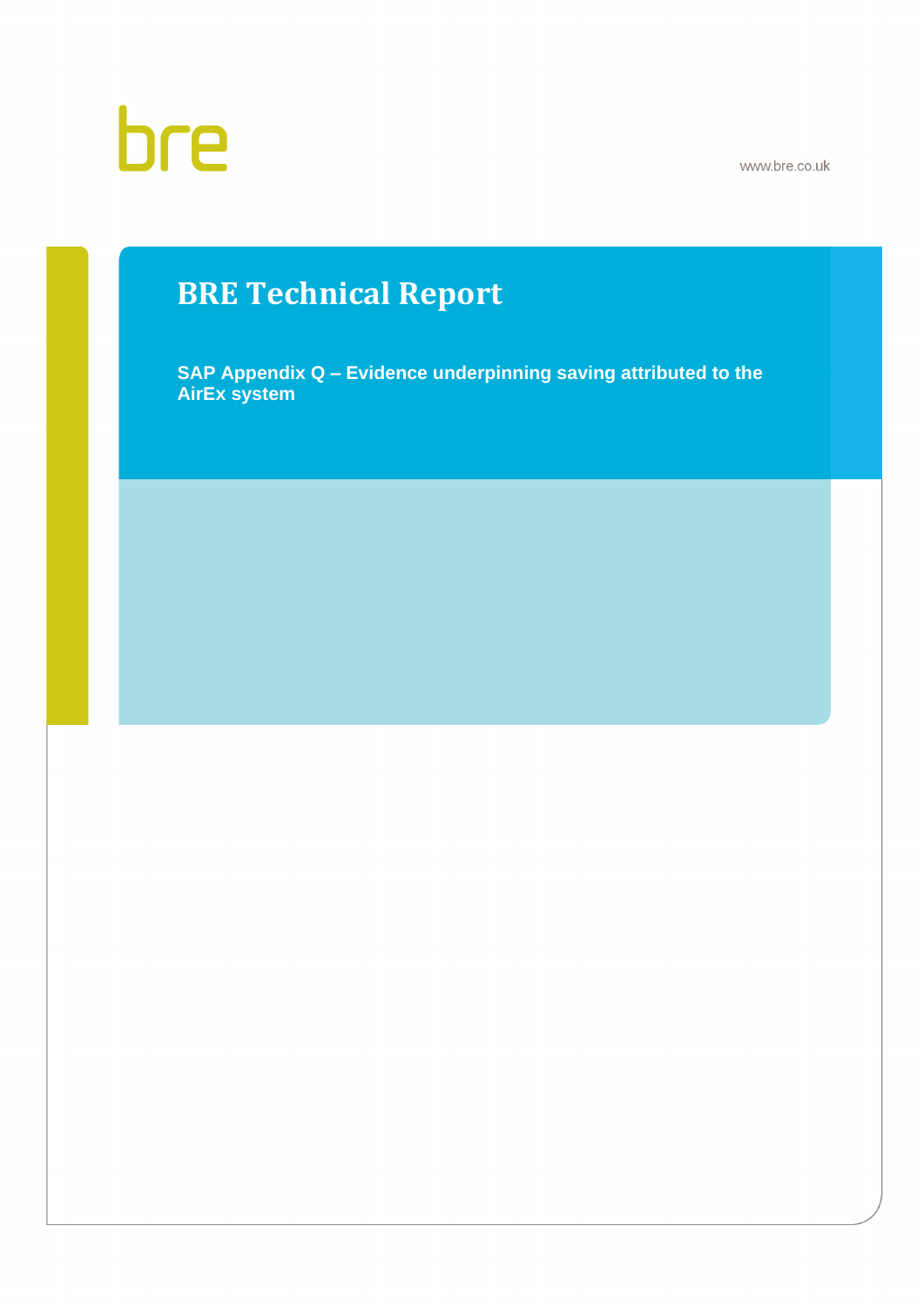# bre

## **CONTENTS**

| <b>Background</b> | $\mathbf{2}$ |
|-------------------|--------------|
| The product       | 2            |
| Purpose of report | 2            |
| <b>Methods</b>    | 3            |
| <b>Results</b>    | 6            |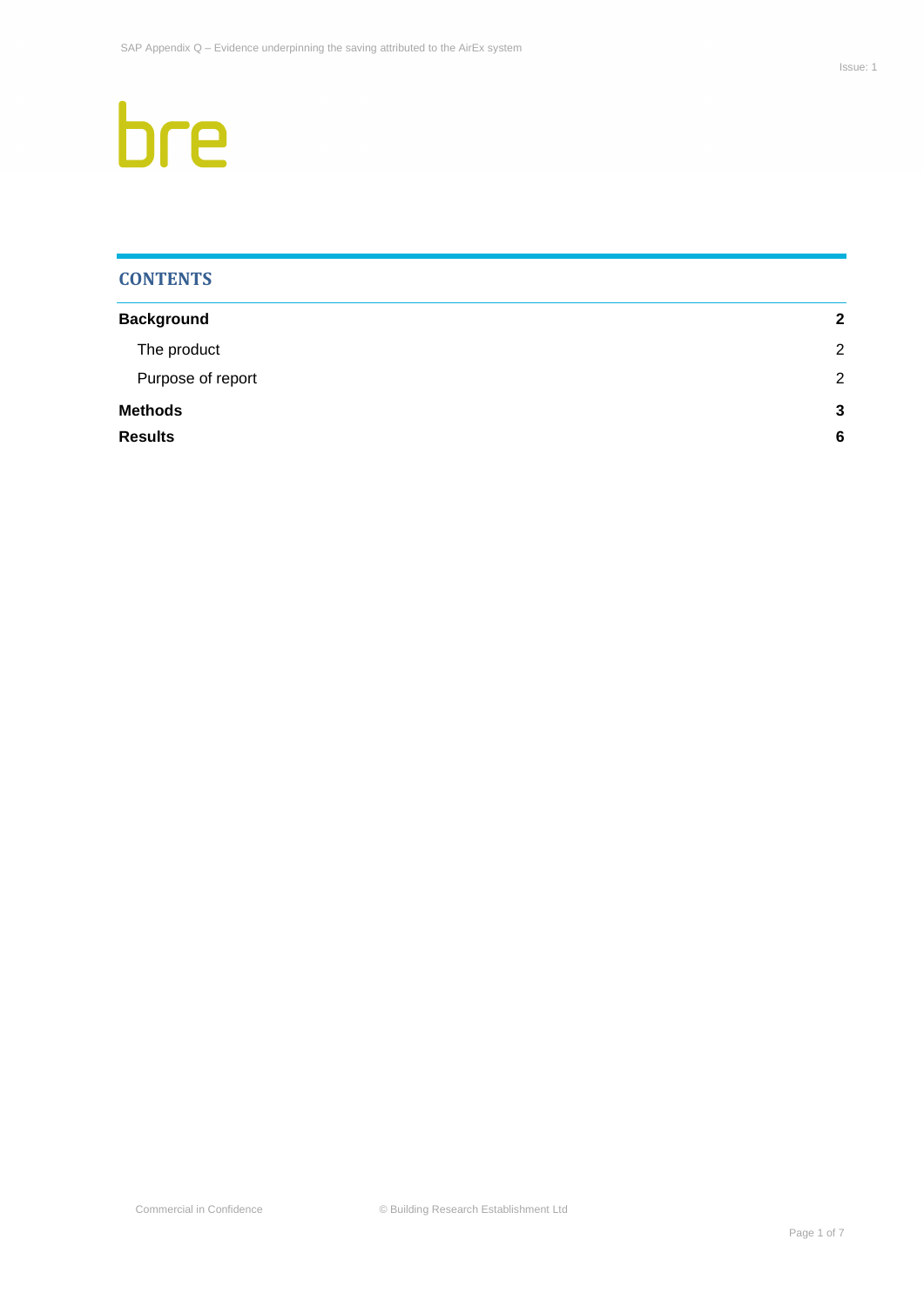## <span id="page-2-0"></span>**Background**

### <span id="page-2-1"></span>**The product**

AirEx is an automated passive underfloor ventilation system for suspended timber floors developed and commercialised by U-Floor Technologies ("UFT"). Standard airbricks are replaced with adjustable air bricks, the aperture of each of which is controlled in response to humidity and temperature sensor data to ensure humidity levels in the underfloor space are controlled so as not to lead to moisture problems. Since the counterfactual is for permanently open airbricks, this should result in a relative reduction in the air change rate of the under-floor void. The potential benefits of this are a consequent improved/reduced floor U-value and a reduction in the air infiltration rate through the suspended floor.

### <span id="page-2-2"></span>**Purpose of report**

This report is concerned with the recognition of AirEx system in SAP through the SAP Appendix Q process. Further detail on the process to recognise innovative energy saving products in SAP can be found on the NCM/PCDB website<sup>1</sup> .

The purpose of this report is to detail the research and evidence underpinning the energy saving attributed to the AirEx system and to make it available to Domestic Energy Assessors (DEAs), construction clients, specifiers, product suppliers and the wider industry. It is this saving that can be used by DEAs in the RdSAP calculation to produce an EPC for a dwelling. The mechanism by which DEAs can do this is through an API detail of which can be found on the NCM/PCDB website<sup>2</sup>.

This report is an updated version of the report submitted and agreed with SAPSIG (SAP Scientific Integrity Group)<sup>3</sup> and BEIS, the government department responsible for SAP. It was prepared by BRE (BEIS's SAP contractor) in collaboration with UFT.

<sup>1</sup> See<https://www.ncm-pcdb.org.uk/sap/page.jsp?id=20>

<sup>2</sup> See <https://www.ncm-pcdb.org.uk/sap/appendixq-api.jsp>

<sup>&</sup>lt;sup>3</sup> For further detail on SAPSIG's terms of reference see<https://www.bregroup.com/sap/sapsig/>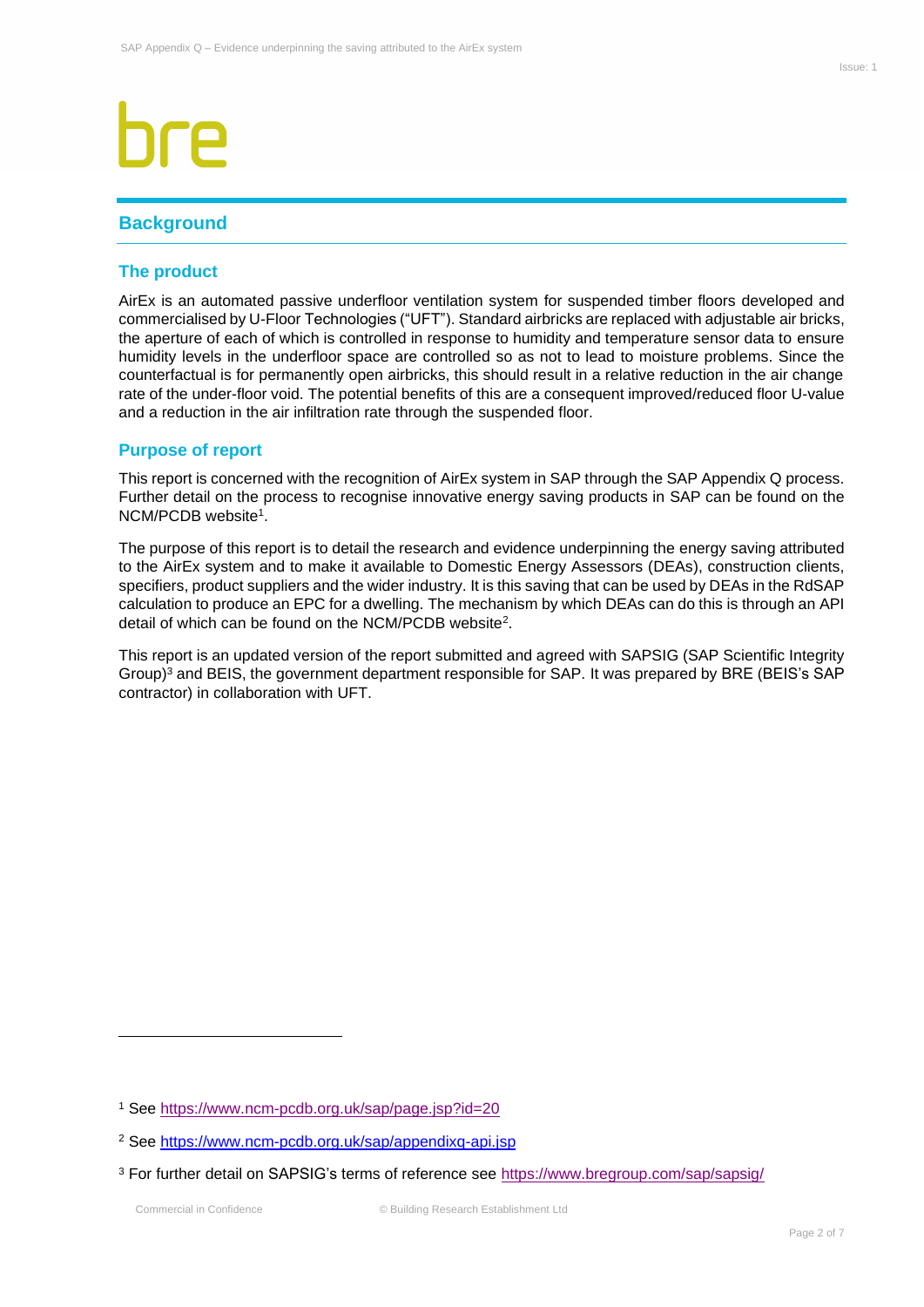## <span id="page-3-0"></span>**Methods**

As part of an **Energy Company Obligation (ECO) scheme**, a field trial was conducted to establish the impact of AirEx on the heat transfer coefficient (HTC) and the ground floor U-value. HTC measurements were successfully recorded on 66 properties. The AirEx bricks were set in dynamic mode, where they open and close in response to temperature and humidity levels, for the first phase of the trial (dynamic phase). In a second phase, the AirEx bricks were left open to simulated pre-install (open phase). The measurements were carried out using the SmartHTC tool developed by Build Test Solutions (BTS)<sup>4</sup>. During this ECO trial, ground floor U-value measurements pre and post install were successfully conducted on 17 of the properties.

In addition, BRE assessed data from three other studies provided by UFT:

- The **University of Sheffield** conducted a field trial where pre and post install ground floor U-value measurements and air permeability measurements were successfully recorded on four occupied properties.
- The **University of Salford** recorded ground floor U-value and air permeability measurements pre and post install on the Salford Energy House.
- Pre and post install airtightness measurements were recorded in a property of the **Borough of Hackney.**

The results from all four studies<sup>5</sup> are summarised in Figures 1 to 4.

Firstly, we analysed the SmartHTC dataset, and attempted to establish an HTC percentage improvement. We then analysed all ground floor U-value and airtightness measurements collectively. We used SAP2012 and SAP10 to model the cumulative impact of U-value and airtightness improvements on HTC to check results from all datasets are reasonably consistent.



**Figure 1 – Pre (blue) and post (orange) AirEx Airtightness measurements (m3/m2/hr @ 50Pa) recorded over the various field trials.** Measurements 1-4 were recorded as part of the University of Sheffield trial on four occupied homes, measurement 5 was recorded in the Salford Energy House and measurement 6 was recorded on a property from Hackney.

<sup>4</sup> See<https://buildtestsolutions.com/thermal-performance/smarthtc/>

<sup>5</sup> All studies are available from<https://www.airex.tech/>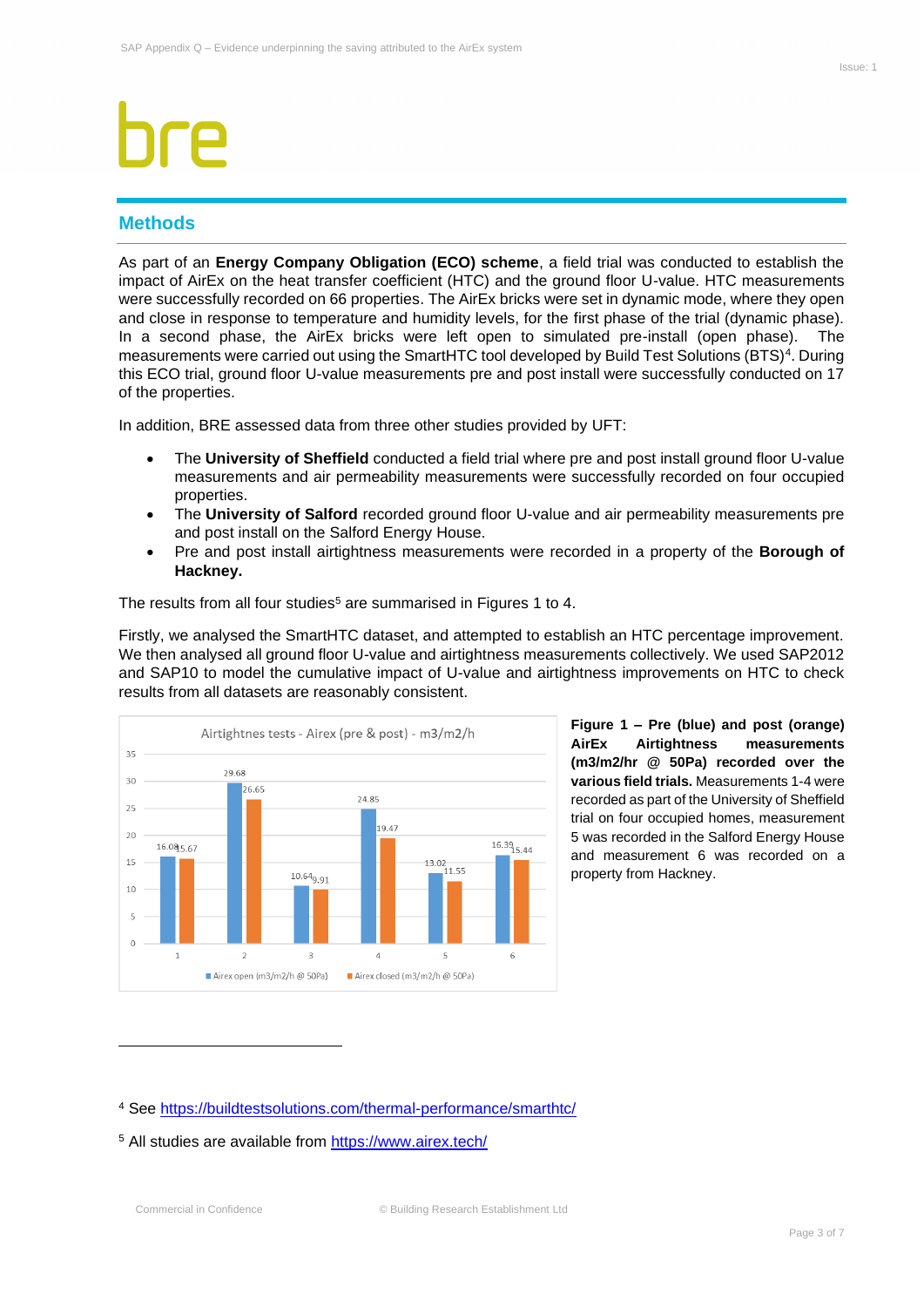

**Figure 2 - Percentage change in ground floor U-value observed on the 21 pre and post measurements.** In blue are the 17 measurements recorded during the ECO trial, in red are the four measurements recorded as part of the University of Sheffield trial.



**Figure 3 - SmartHTC measurements recorded as part of the ECO trial.** Each property is assigned a reference number. Open measurements are for the pre-install phase, dynamic measurements correspond to the post-install phase. The error bars show the confidence levels declared by BTS.



**Figure 4 - Distribution of percentage change in HTC between the Open and Dynamic phases.** The x-axis shows the binned HTC percentage change, the y-axis shows the count of datapoints.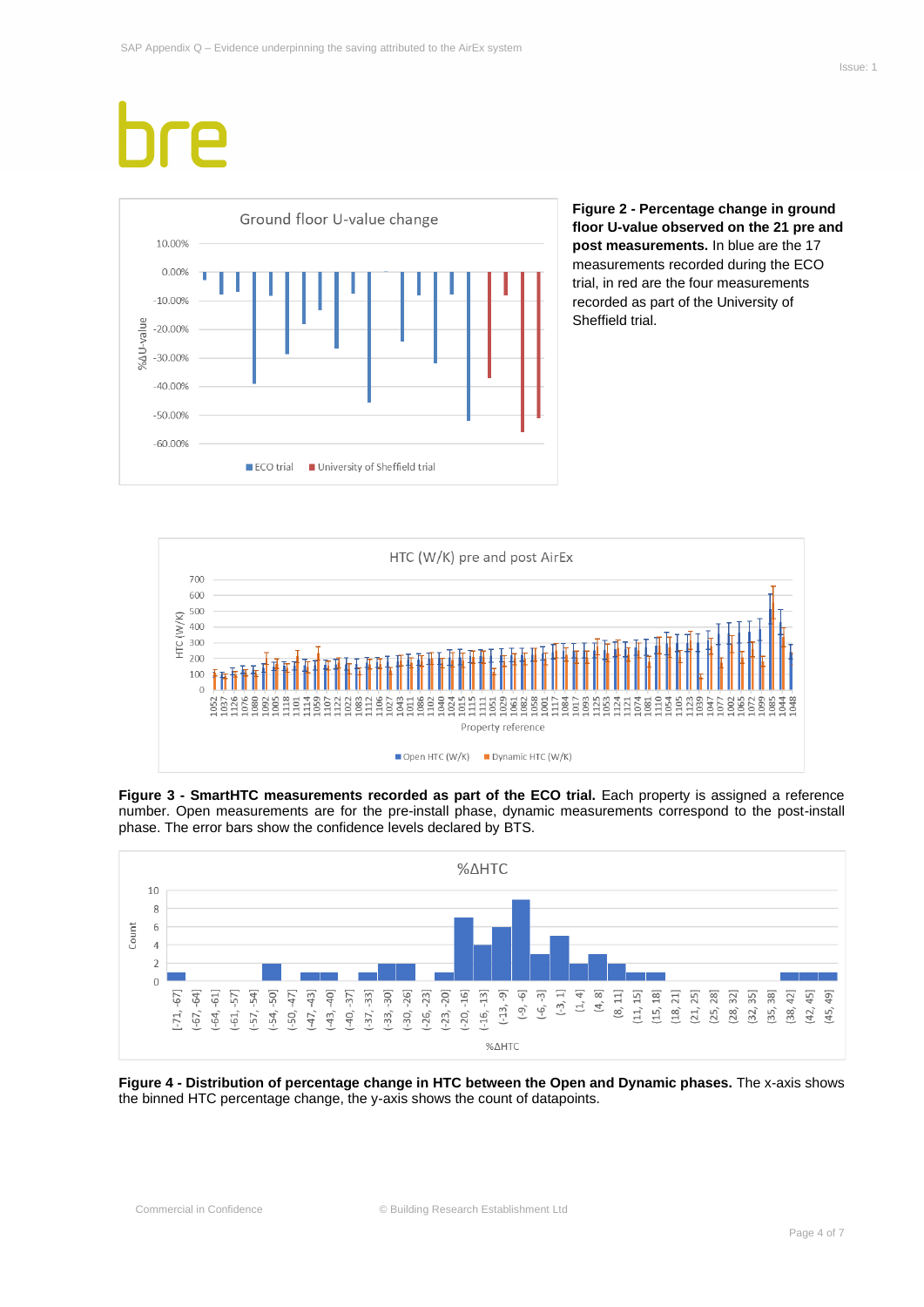The SmartHTC dataset came with some challenges arising from the first covid19 lockdown and elevated external temperatures during some of the monitoring period which we have addressed by selecting only the most reliable datapoints through two methods:

- 1) Excluding measurements where the Dynamic phase monitoring period occurred over 40% of the time during the first Covid19 lockdown. This reduced the dataset to 36 points and lead to an average HTC improvement of 7.4%.
- 2) Excluding measurements which were deemed 'impossible'. We established a range of "maximum achievable" HTC improvement based on:
	- the scientific literature,
	- models based on field measurements of ground floor U-value and airtightness pre and post AirEx install, and,
	- modelling extreme cases of setting the ground floor U-value to zero W/m<sup>2</sup>K and setting the whole dwelling air permeability to zero m<sup>3</sup>/m<sup>2</sup>/hr @50Pa.

All models were run with SAP2012. The results showed that HTC improvements greater than 17.8%- 33.1% were unlikely depending on the method used. We used the highest threshold to exclude datapoints which show an HTC improvement beyond 33.1%. We also excluded datapoints which showed an HTC increase beyond the measurements' confidence levels calculated by BTS. By excluding 'impossible' datapoints, we reduced the dataset to 50 datapoints which gave an average HTC improvement of 7.4%, where the Wilcoxon signed-rank test confirmed statistically significant results.

We then analysed all ground floor U-value and airtightness measurements collectively. We used SAP2012 to quantify the expected savings from:

- the average measured floor U-value improvement of 22.9% calculated from the 21 pre and post install measurements, and,
- the average measured airtightness improvement, 11.3% improvement calculated from six pre and post install measurements.

The models were run on the five most common house types amongst the ECO trial to be comparable with the SmartHTC results.

We tested two scenarios. For the first scenario we used typical ground floor U-values as the starting Uvalue. Results of the models gave an average 4.9% HTC improvement. For the second scenario, we doubled the typical suspended timber floor U-value to account for potential uncertainties as suggested by floor U-value measurements reported by *Pelsmakers* et al (2017). The second scenario results gave an average 6.7% HTC improvement.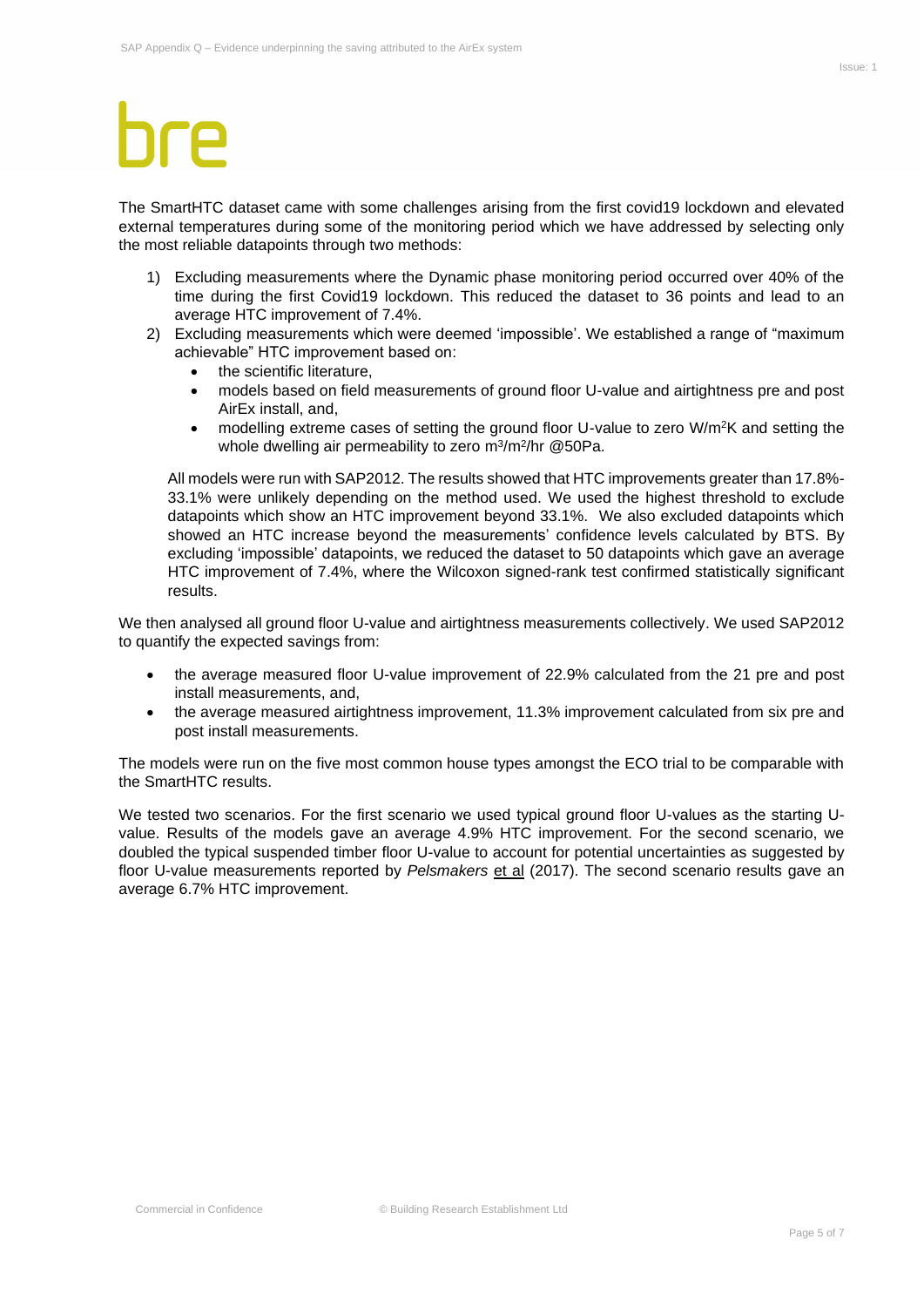## <span id="page-6-0"></span>**Results**

|  |  |  | Table 1 - Summary of HTC improvements and SAP ratings obtained from the three methods |
|--|--|--|---------------------------------------------------------------------------------------|
|--|--|--|---------------------------------------------------------------------------------------|

|                                   | SmartHTC<br>Method 1 | SmartHTC<br>Method 2 | U-value and airtightness analysis |                                   |
|-----------------------------------|----------------------|----------------------|-----------------------------------|-----------------------------------|
|                                   |                      |                      | scenario 1                        | scenario 2                        |
| %∆HTC                             | $-7.4\%$             | $-7.4%$              | $-4.90%$                          | $-6.70%$                          |
| Average ∆SAP rating               | $+1.4$               | $+1.4$               | $+1.0$                            | $+1.2$                            |
| Average $\Delta$ El rating        | $+2.0$               | $+2.0$               | $+1.6$                            | $+2.0$                            |
| Number of data points<br>involved | 36 SmartHTC          | 50 SmartHTC          | 21 U-values and 6<br>Airtightness | 21 U-values and<br>6 Airtightness |

Table 1 shows the calculated HTC improvements using the different methods with as much of the experimental data (direct HTC, airtightness and U-value measurements) as possible within the framework of the SAP model. We supplemented this with data from other relevant studies. We concluded that the different methods presented here are reasonably self-consistent. It is not possible to state which is the 'correct' one because each has their pros and cons in respect of the number of data points they encompass and the scope and robustness of the measurement.

Overall, we concluded that it is reasonable to recognise an HTC improvement of 6.6% which is a simple arithmetic average of the above range of the most robust results. This has been agreed with UFT.

Tables 2 and 3 show expected SAP rating improvements for the five common properties using SAP2012 and SAP10 respectively. Please note that the SAP2012 engine does not return unrounded SAP ratings.

**Table 2 - Results when improving HTC by 6.6% calculated with SAP 2012.** Percentage change in energy consumption, percentage change in fuel costs, percentage change in CO2 emissions, and the number of SAP and EI points gained. The SAP2012 engine does not report unrounded SAP ratings

| detachment type  | %∆kWh/vr | %∆£/vr  | %∆kgCO2/yr | $\triangle$ SAP rating | $\Delta$ El rating |
|------------------|----------|---------|------------|------------------------|--------------------|
| semi-dtch, 2 bed | $-5.5%$  | $-4.0%$ | $-5.1%$    |                        |                    |
| semi-dtch, 3 bed | $-5.5%$  | $-4.1%$ | $-5.2%$    |                        |                    |
| semi-dtch, 4 bed | $-5.6%$  | $-4.4%$ | $-5.3%$    |                        |                    |
| mid. 2 bed       | $-5.6%$  | $-3.8%$ | $-5.2\%$   |                        |                    |
| end, 3 bed       | $-5.5%$  | $-4.1%$ | $-5.1%$    |                        |                    |
| average          | $-5.5%$  | $-4.1%$ | $-5.2\%$   |                        |                    |